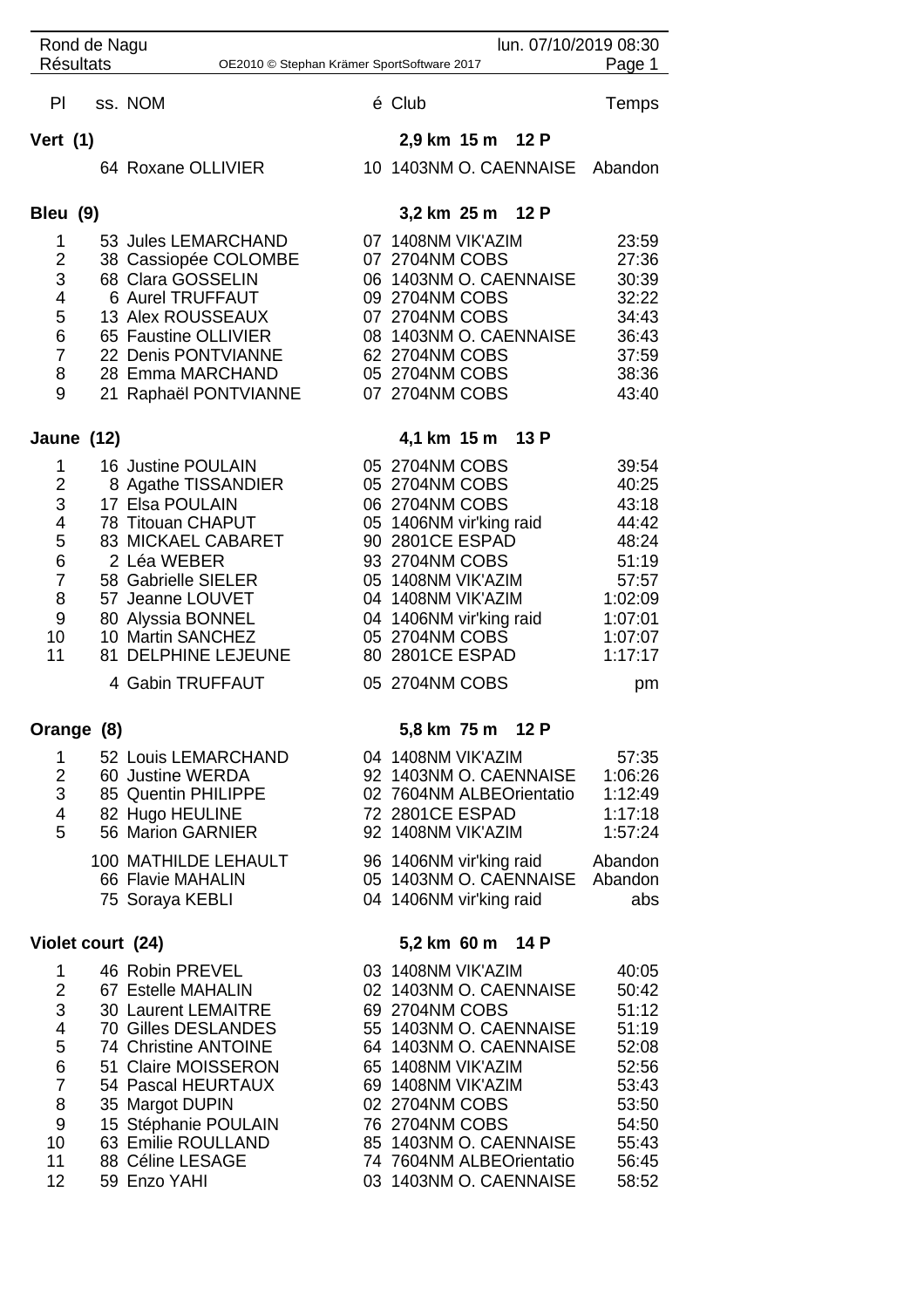| <b>Résultats</b>                                                                                                                                                             | Rond de Nagu                                                                                                                                                                                                                                                                                                                                                                                                                                                                                                       | lun. 07/10/2019 08:30<br>Page 2<br>OE2010 © Stephan Krämer SportSoftware 2017                                                                                                                                                                                                                                                                                                                                                                                                                                                                                                                                                                                                                                                               |
|------------------------------------------------------------------------------------------------------------------------------------------------------------------------------|--------------------------------------------------------------------------------------------------------------------------------------------------------------------------------------------------------------------------------------------------------------------------------------------------------------------------------------------------------------------------------------------------------------------------------------------------------------------------------------------------------------------|---------------------------------------------------------------------------------------------------------------------------------------------------------------------------------------------------------------------------------------------------------------------------------------------------------------------------------------------------------------------------------------------------------------------------------------------------------------------------------------------------------------------------------------------------------------------------------------------------------------------------------------------------------------------------------------------------------------------------------------------|
| PI                                                                                                                                                                           | ss. NOM                                                                                                                                                                                                                                                                                                                                                                                                                                                                                                            | é Club<br>Temps                                                                                                                                                                                                                                                                                                                                                                                                                                                                                                                                                                                                                                                                                                                             |
|                                                                                                                                                                              | Violet court (24)                                                                                                                                                                                                                                                                                                                                                                                                                                                                                                  | 5,2 km 60 m 14 P<br>(suite)                                                                                                                                                                                                                                                                                                                                                                                                                                                                                                                                                                                                                                                                                                                 |
| 13<br>14<br>15<br>16<br>17<br>18<br>19<br>20                                                                                                                                 | 3 Sophie TRUFFAUT<br>23 Elodie PIERRE<br>7 Manon TISSANDIER<br>39 Emilie CARRE<br>29 Esthel LEMERCIER<br>42 Axelle BRIERE<br>71 Laurent COMPERE<br>91 Valérie CROUIN<br>44 Valérie BEAUVISAGE<br>111 Xavier COUREAU<br>19 Valérie PORTIER<br>11 Jade SANCHEZ                                                                                                                                                                                                                                                       | 80 2704NM COBS<br>59:21<br>83 2704NM COBS<br>1:00:41<br>02 2704NM COBS<br>1:02:41<br>85 2704NM COBS<br>1:05:41<br>70 2704NM COBS<br>1:12:51<br>75 2704NM COBS<br>1:24:22<br>64 1403NM O. CAENNAISE<br>1:31:45<br>68 7604NM ALBEOrientatio<br>1:32:39<br>65 2704NM COBS<br>pm<br>70 7604NM ALBEOrientatio<br>pm<br>67 2704NM COBS<br>Abandon<br>01 2704NM COBS<br>abs                                                                                                                                                                                                                                                                                                                                                                        |
|                                                                                                                                                                              | Violet moyen (25)                                                                                                                                                                                                                                                                                                                                                                                                                                                                                                  | 6,8 km 115 m 15 P                                                                                                                                                                                                                                                                                                                                                                                                                                                                                                                                                                                                                                                                                                                           |
| 1<br>$\overline{2}$<br>3<br>$\overline{4}$<br>5<br>$6\phantom{1}6$<br>$\overline{7}$<br>8<br>9<br>10<br>11<br>12<br>13<br>14<br>15<br>16<br>17<br>18<br>19<br>20<br>21<br>22 | 24 Julien MILEO<br>62 Benoit SANDEVOIR<br>41 Eliot BRIERE<br>33 Nicolas FREMONT<br>12 Eric ROUSSEAUX<br>18 Arthur POULAIN<br>50 Eric MOISSERON<br>49 Baptiste MOISSERON<br>25 Stéphane MARCHAND<br>37 Loane DUDOUT<br>20 Sacha PONTVIANNE<br>55 Ana HEURTAUX<br>73 Soizic BORGAT<br><b>76 NICOLAS FOUILLARD</b><br>45 Noémie BEAUVISAGE<br>92 Frédéric BANIK<br>40 Xavier BRIERE<br>47 Félicie PERUS<br>5 Franck TRUFFAUT<br>90 Camille LECLERE<br>69 Bertrand GOSSELIN<br>34 Guillaume DUPONT<br>43 Franck BIZIEN | 79 2704NM COBS<br>46:34<br>63 1403NM O. CAENNAISE<br>50:11<br>03 2704NM COBS<br>53:26<br>69 2704NM COBS<br>55:09<br>74 2704NM COBS<br>59:04<br>03 2704NM COBS<br>59:20<br>65 1408NM VIK'AZIM<br>1:01:56<br>99 1408NM VIK'AZIM<br>1:03:57<br>65 2704NM COBS<br>1:04:58<br>99 2704NM COBS<br>1:08:29<br>02 2704NM COBS<br>1:09:36<br>03 1408NM VIK'AZIM<br>1:11:04<br>80 1403NM O. CAENNAISE<br>1:12:19<br>78 1406NM vir'king raid<br>1:13:01<br>92 2704NM COBS<br>1:13:47<br>62 7604NM ALBEOrientatio<br>1:14:03<br>75 2704NM COBS<br>1:16:30<br>01 1408NM VIK'AZIM<br>1:21:10<br>75 2704NM COBS<br>1:24:21<br>92 7604NM ALBEOrientatio<br>1:31:03<br>75 1403NM O. CAENNAISE<br>1:34:18<br>69 2704NM COBS<br>1:51:43<br>70 2704NM COBS<br>pm |
|                                                                                                                                                                              | 32 Raphaëlle FREMONT<br>61 Eric VAN TORHOUDT                                                                                                                                                                                                                                                                                                                                                                                                                                                                       | 00 2704NM COBS<br>Abandon<br>65 1403NM O. CAENNAISE<br>Abandon                                                                                                                                                                                                                                                                                                                                                                                                                                                                                                                                                                                                                                                                              |
|                                                                                                                                                                              | Violet long (16)                                                                                                                                                                                                                                                                                                                                                                                                                                                                                                   | 10,3 km 150 m 19 P                                                                                                                                                                                                                                                                                                                                                                                                                                                                                                                                                                                                                                                                                                                          |
| 1<br>$\overline{2}$<br>3<br>4<br>5<br>$6\phantom{1}6$<br>$\overline{7}$<br>8<br>9<br>10                                                                                      | 72 François CALANDOT<br>48 Benoit PECQUENARD<br>9 Philippe SANCHEZ<br>27 Maxime MARCHAND<br>26 Nathan MARCHAND<br>89 Arnaud LESAGE<br>31 Alexandre LEMAISTRE<br>84 Dominique VAUTIER<br>1 Sebastian WILD<br>86 Arnaud PHILIPPE                                                                                                                                                                                                                                                                                     | 79 1403NM O. CAENNAISE<br>59:58<br>91 1408NM VIK'AZIM<br>1:04:05<br>66 2704NM COBS<br>1:07:24<br>94 2704NM COBS<br>1:09:12<br>02 2704NM COBS<br>1:15:08<br>72 7604NM ALBEOrientatio<br>1:20:25<br>94 2704NM COBS<br>1:23:26<br>70 7604NM ALBEOrientatio<br>1:25:49<br>1:28:10<br>89 2704NM COBS<br>69 7604NM ALBEOrientatio<br>1:28:38                                                                                                                                                                                                                                                                                                                                                                                                      |

77 Maxime DIVAY 96 1406NM vir'king raid 1:31:39